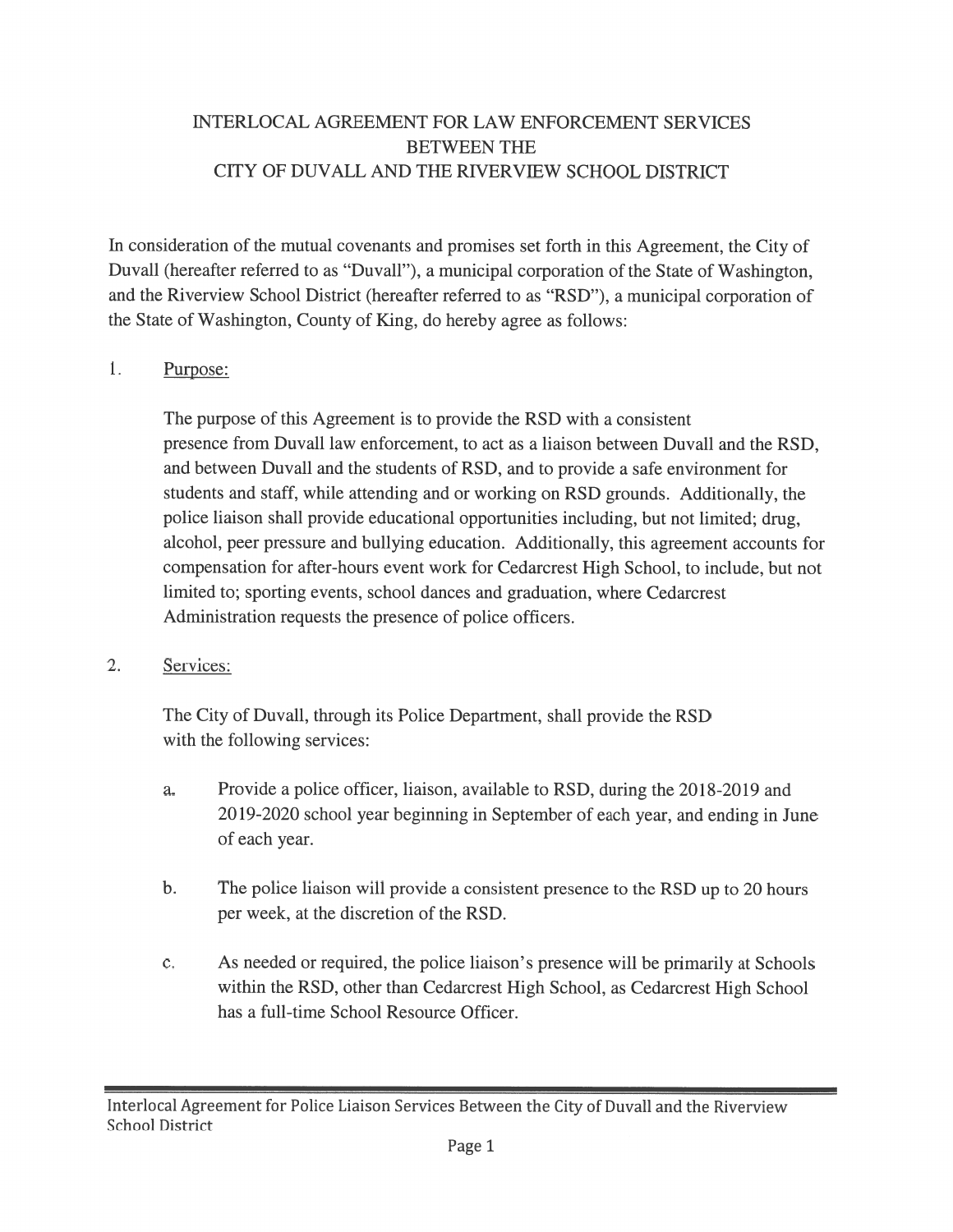- d. The police liaison officer will be available to attend and participate as needed, with classroom presentations and school assemblies.
- e. The police liaison will familiarize him/herself with the policies of the RSD, governing contraband, fighting, bullying, alcohol, theft, etc, as well as the penalties for each, as outlined in the RSD operating procedures.
- f. The police liaison will advise RSD staff of situations he/she may encounter that is in violation of any RSD policies or operating procedures.
- g. Throughout the school year, and as requested by RSD, the police department will provide law enforcement services for Cedarcrest High School, for after-school activities. These services will be conducted by off-duty police officers, and they will be paid their regular overtime, hourly rate, for each hour worked. The City will pay the officer overtime during the City's regular pay periods, and submit invoices to RSD, for reimbursement.

## 3. Costs Associated with Agreement:

- a. The annual school year for the RSD begins in September and ends in June of the following year. Duvall will provide <sup>a</sup> Police Officer, to the RSD on <sup>a</sup> consistent basis up to (4) four hours per day, during each day that school is in session, not to exceed \$40,000.00 during the 2018-2019 and 2019-2020 school years.
- b. Reimbursement of officer overtime costs for after-school events when RSD has requested police officer(s) to attend.
- 4. Duration and Termination of Agreement:
	- a. The period of the agreement shall be two school years commencing on September 1, 2018. This agreement may be terminated by either party, upon written notice to the non-terminating party by the terminating party, providing for (30) thirty days advance notice.
	- b. This agreemen<sup>t</sup> shall be re-negotiated, between Duvall and the RSD, on <sup>a</sup> biennial basis, preferably in the months of June and July, as the RSD prepares for their upcoming school year.

# 5. Indemnification:

Interlocal Agreement for Police Liaison Services Between the City of Duvall and the Riverview School District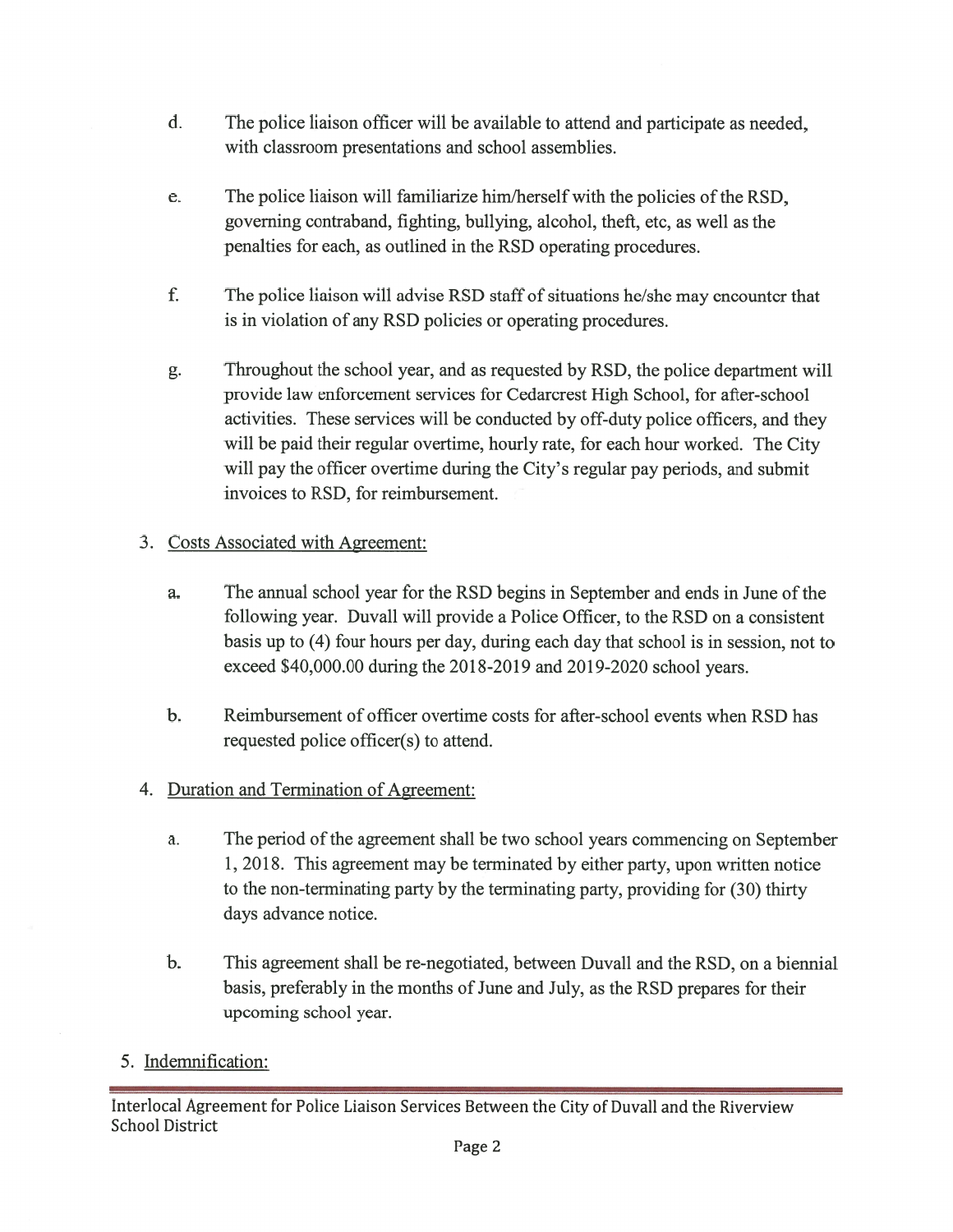Each party to the Agreement agrees to defend, indemnify and hold harmless the other party and its officers, employees, agents and elected officials from and against any claim, damage, liability, judgment, cost, penalty, and attorney's fees on account of death or injury of any person and or on account of any property damage of any kind arising from or in any manner connected with the police services provided by Duvall to the extent of each party's own negligence.

In executing this Agreement, the City of Duvall does not assume liability or responsibility for, or in any way release, the Riverview School District from any liability or responsibility which arises in whole or in par<sup>t</sup> from the existence of effect ofthe RSD's policies, rules or regulations. If any cause, claim, suit, action or administrative proceeding is commenced in which the enforceability and or validity of any such policy, rule or regulation is at issue, RSD shall defend the same at its sole expense and, if judgment is entered or damages are awarded against the RSD, the RSD shall fully satisfy the same including all chargeable costs and reasonable attorney's fees.

In the event of <sup>a</sup> claim, loss or liability based upon the alleged concurrent or joint negligence or tortious wrongdoing of the parties, the parties shall bear their respective liability, including cost, in accordance with an assignment of their respective liability established in accordance with the laws of the State of Washington.

### 6. General Provisions:

- a. This Agreement constitutes the entire agreemen<sup>t</sup> between the parties, and both parties acknowledge that there are no other agreements oral or otherwise that have not been fully set forth in the text of this agreement.
- b. The parties agree that this Agreement cannot be amended or modified without the written concurrence of both parties.
- c. If any provision or <sup>a</sup> portion ofthis Agreement is held to be unconstitutional, invalid or unenforceable, the City of Duvall shall have the right, at its option, to declare the Agreement void and enter into negotiations with the Riverview School District for execution of <sup>a</sup> new Agreement.
- d. It is not intended that <sup>a</sup> separate legal entity be established to conduct this cooperative undertaking. The Riverview School District shall act as the administrator of this agreement.

Interlocal Agreement for Police Liaison Services Between the City of Duvall and the Riverview School District